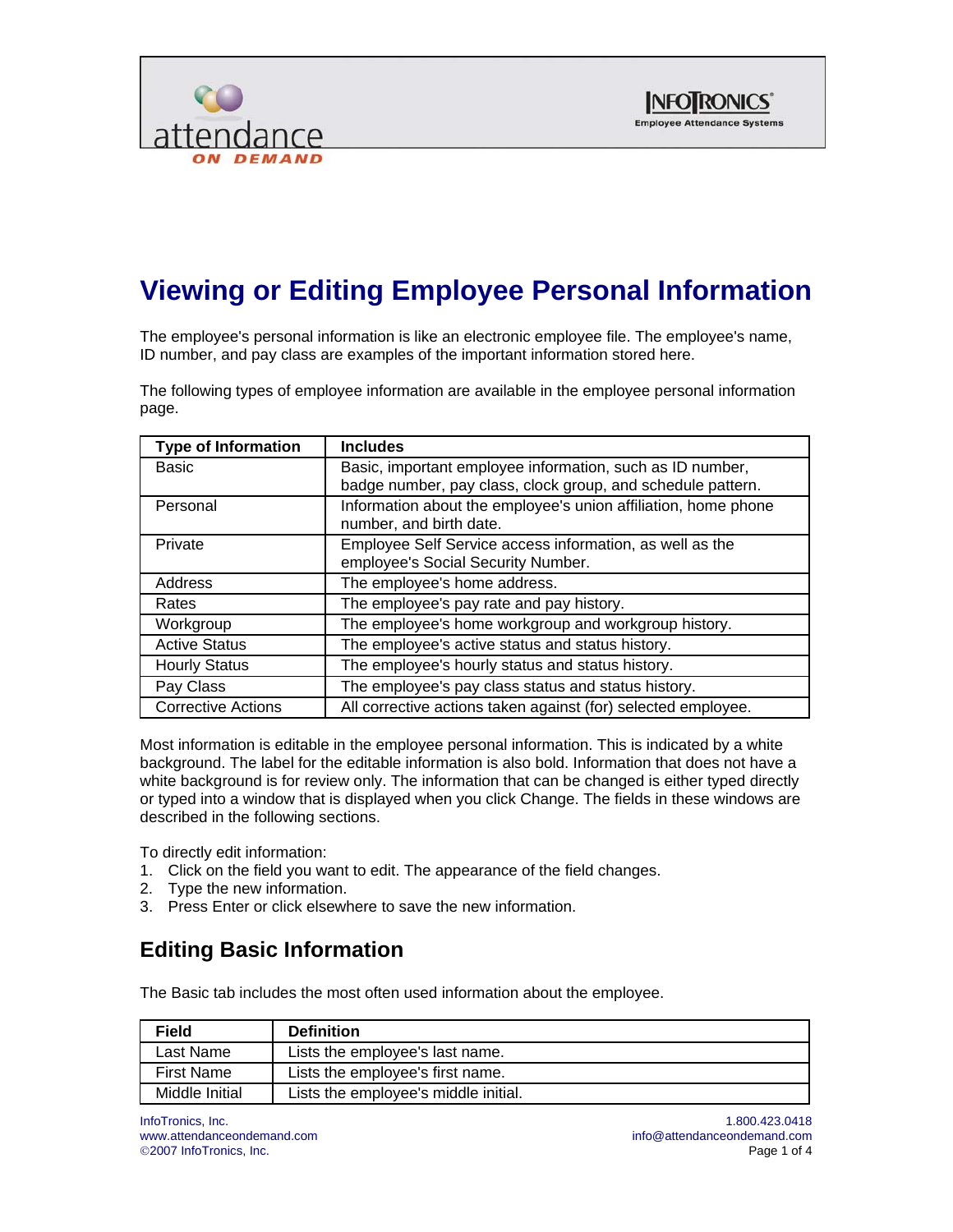



| <b>Field</b>            | <b>Definition</b>                                                                                                                                                                                  |
|-------------------------|----------------------------------------------------------------------------------------------------------------------------------------------------------------------------------------------------|
| <b>ID Number</b>        | Lists the employee's identification number.                                                                                                                                                        |
| Badge                   | Lists the employee's badge number.                                                                                                                                                                 |
| Pay Class               | Lists the employee's pay class. Pay classes capture your attendance<br>guidelines and pay policies. You may be able to change the employee's<br>pay class, depending on your user rights.          |
| Pay Class Eff.          | Displays the date the employee began working in his or her current pay                                                                                                                             |
| Date                    | class.                                                                                                                                                                                             |
| Clock Group             | Lists the clock group where the employee can punch.                                                                                                                                                |
| Schedule<br>Pattern     | Lists the name of the series of schedules that can be used to create an<br>employee's daily schedules. You may be able to change the employee's<br>schedule pattern depending on your user rights. |
| Sch. Patt. Eff.<br>Date | Displays the date the employee started working using pattern schedules.                                                                                                                            |
| Date of Hire            | Displays the employee's hire date. You may be able to change the<br>employee's hire date depending on your user rights.                                                                            |

#### **Editing Personal Information**

The Personal tab includes the employee's phone numbers, as well as some personal information like the employee's union affiliation (if any) and birth date.

| <b>Field</b>                        | <b>Definition</b>                                                                                                                                                                                                               |
|-------------------------------------|---------------------------------------------------------------------------------------------------------------------------------------------------------------------------------------------------------------------------------|
| <b>Primary Phone Number</b>         | Lists the best number at which to reach the employee.                                                                                                                                                                           |
| Secondary Phone<br><b>Number</b>    | Lists a secondary number at which to reach the employee.                                                                                                                                                                        |
| <b>Union Code</b>                   | Lists the employee's union code, if applicable.                                                                                                                                                                                 |
| Average Weekly<br>Hours             | Lists the employee's average worked hours.                                                                                                                                                                                      |
| <b>Emergency Contact</b>            | Lists an emergency contact for the employee.                                                                                                                                                                                    |
| <b>Birthdate</b>                    | Lists the employee's birth date. You may be able to change the<br>employee's birth date depending on your user rights.                                                                                                          |
| <b>Resident Time Zone</b>           | Lists the employee's time zone. This is important only if the<br>employee works in a different time zone than he or she lives. You<br>may be able to change the employee's resident time zone<br>depending on your user rights. |
| <b>Observes Daylight</b><br>Savings | Lists whether or not the location uses daylight savings time.                                                                                                                                                                   |

#### **Editing Private Information**

The Private tab lists the employee's access rights for Employee Self Service and for punching via cellular telephone.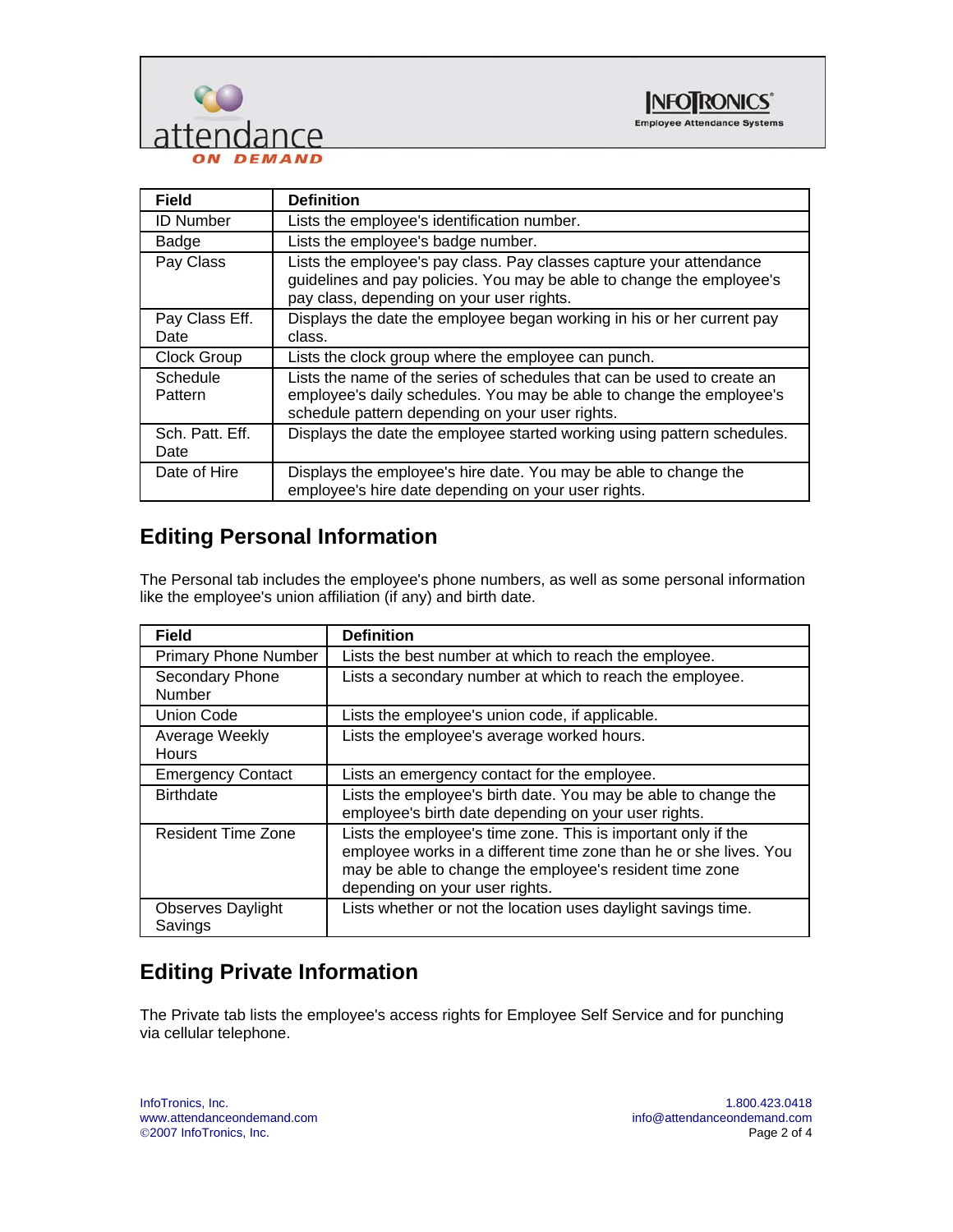



| <b>Field</b>              | <b>Definition</b>                                                                                                                                                                      |
|---------------------------|----------------------------------------------------------------------------------------------------------------------------------------------------------------------------------------|
| Social Security<br>Number | Lists the employee's social security number.                                                                                                                                           |
| eMail Address             | Lists the employee's email address.                                                                                                                                                    |
| <b>ESS PIN</b>            | Lists the personal identification number associated with the employee's<br>ESS account.                                                                                                |
| <b>ESS Authority</b>      | Lists the employee's user rights when using Employee Self Service.<br>You may be able to change the employee's ESS authority depending<br>on your user rights.                         |
| <b>ESS Cell</b><br>Auth.  | Lists the employee's user rights when using a cellular telephone to<br>punch in and out. You may be able to change the employee's ESS cell<br>authority depending on your user rights. |

## **Editing the Employee Address**

The Address tab lists the employee's address.

| <b>Field</b>        | <b>Definition</b>             |
|---------------------|-------------------------------|
| Address Lines 1 - 3 | Lists the employee's address. |
| Citv                | Lists the city.               |
| State/Prov          | Lists the state or province.  |
| Zip/PC              | Lists the zip or postal code. |

#### **Editing Pay Information**

The Rates tab lists the employee's pay rate and pay history.

| Column                | <b>Definition</b>                                            |
|-----------------------|--------------------------------------------------------------|
| Rate                  | Lists the employee's pay rate.                               |
| Pay Type              | Lists whether the employee is paid hourly or salaried.       |
| <b>Effective Date</b> | Lists when the current rate of pay came into effect.         |
| Comments              | Lists any comments associated with the last pay rate change. |

#### **Editing Workgroup**

The Workgroup tab lists the employee's home workgroup and workgroup history. You may be able to change the employee's workgroup depending on your user rights.

| <b>Column</b>         | <b>Definition</b>                                                |
|-----------------------|------------------------------------------------------------------|
| LOC-DEPT-SFT          | Lists the employee's home workgroup. For example, LOC-DEPT-SFT   |
|                       | stands for Location, Department, Shift.                          |
| <b>Effective Date</b> | Lists the date the employee's workgroup change came into effect. |
| Comments              | Lists any comments associated with the last workgroup change.    |